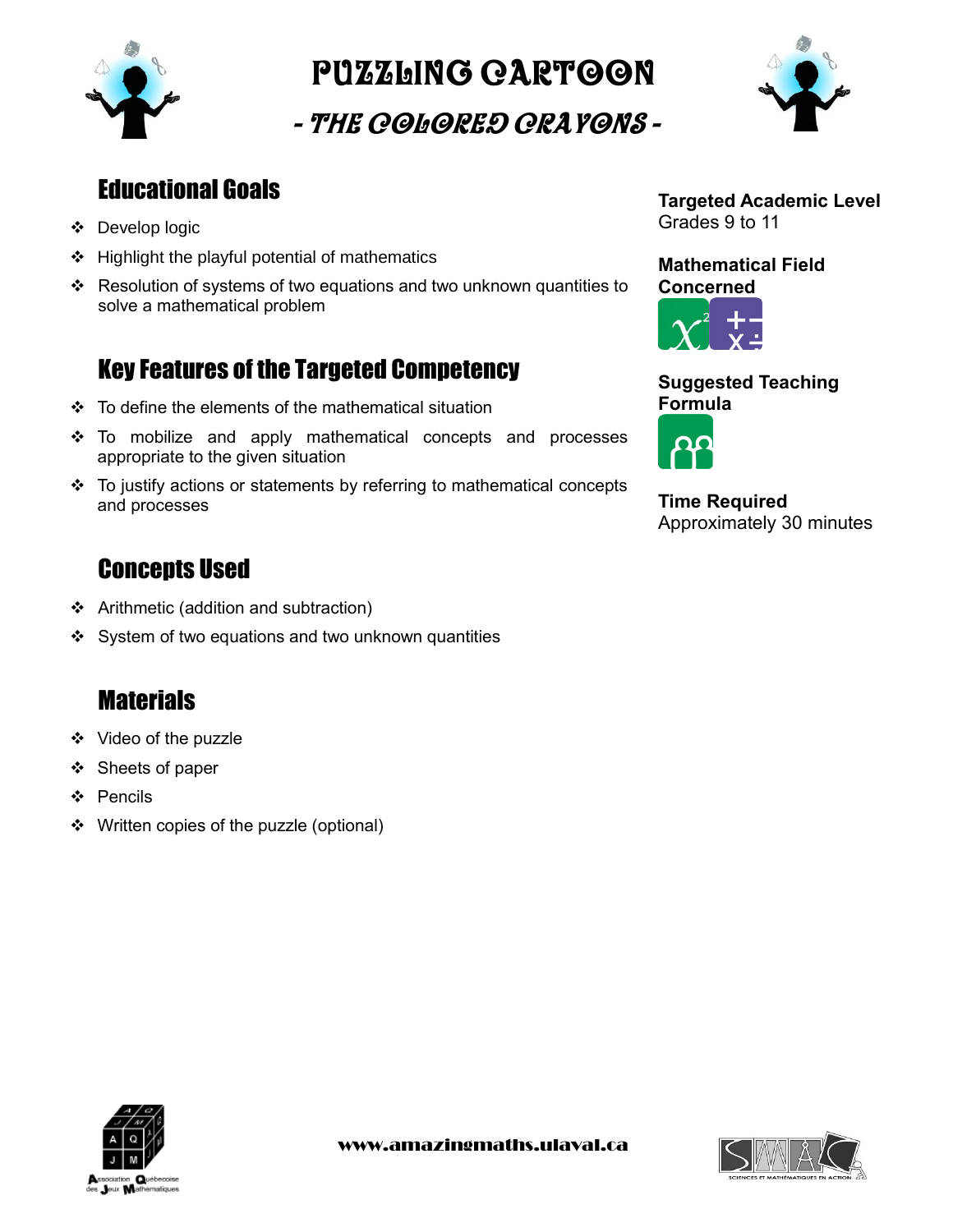

Suggested Process



#### **Step 1: Introduction** (3 minutes)

Present the video of the puzzle a first time [\(www.amazingmaths.ulaval.ca\)](http://www.amazingmaths.ulaval.ca/).

A written version of the puzzle is available via the Explanation Sheet. If you believe it is necessary, you can project it or distribute copies to your students.

Present the video a second time to allow the students to thoroughly understand the information.

### **Step 2: Finding the solution** (17 minutes)

Place the students in pairs so they can try to find the solution. Encourage the students to write down the elements of information.

Before they start solving, it is a good idea to remind the students that algebra is very useful in a situation with several unknown quantities.

Suggest representing the number of crayons of each colour with a different variable. For example:

 $R :=$  number of red crayons  $B :=$  number of blue crayons  $G :=$  number of green crayons  $Y :=$  number of yellow crayons

Since several pieces of information are given, it may be interesting to translate them in mathematical equations according to the variables above.

Also, solely with the meaning of the first 3 affirmations

- "*There are 5 more green crayons than blue crayons."*
- *"There are 3 more blue crayons than red crayons"*
- *"There are 2 more red crayons than yellow crayons"*

they can deduce a new piece of information linking the number of green crayons to the number of yellow crayons. (If I have 5 more green crayons than blue crayons, if I have 3 more blue crayons than red crayons and if I have 2 more red crayons than yellow crayons, I inevitably have 8 more yellow crayons than green crayons.)

Once they discovered the link with the affirmations, let them deduce the same fact, but rather by looking at the 3 algebraic expressions.